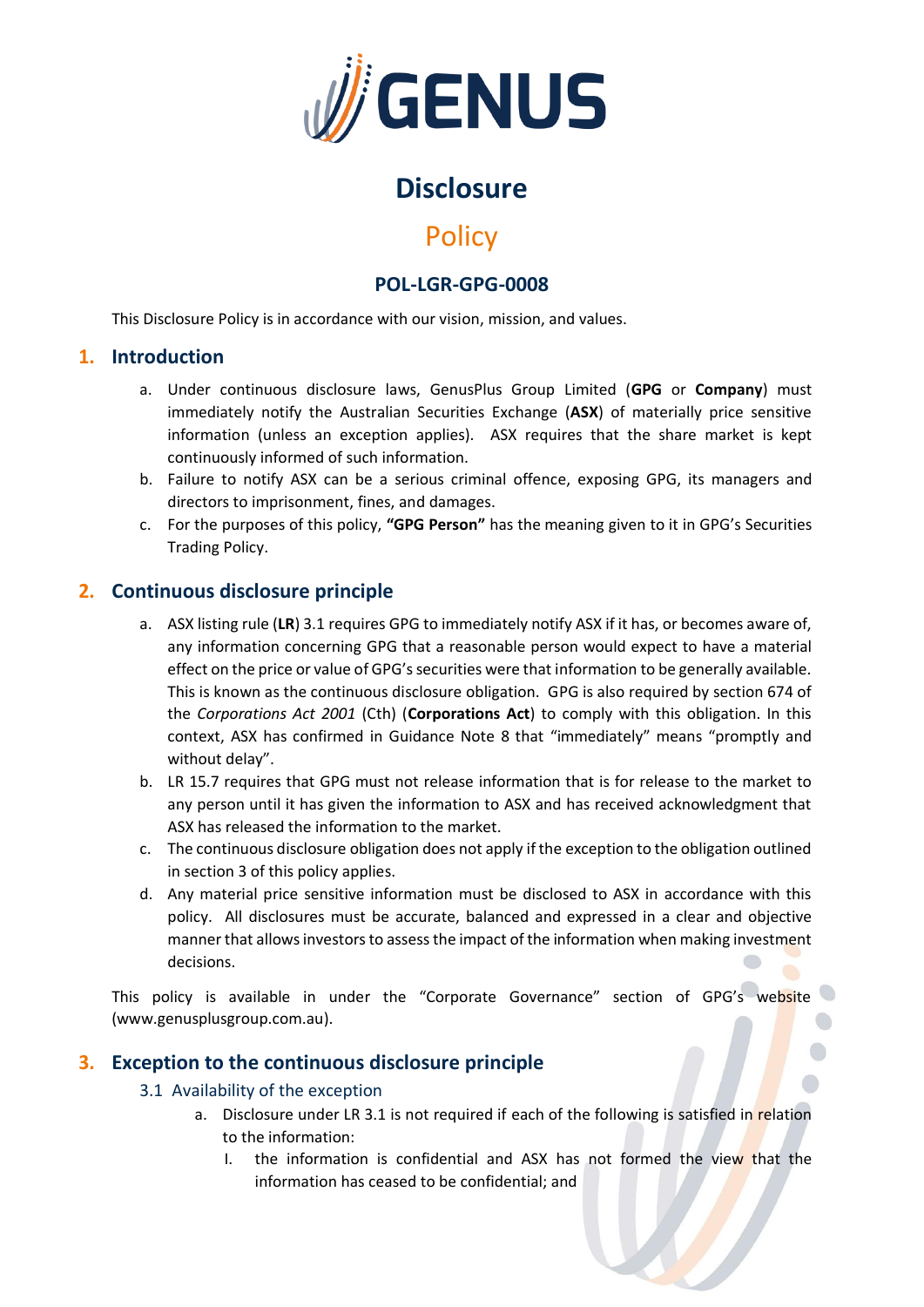

- II. one or more of the following applies:
	- A. it would be a breach of a law to disclose the information;
	- B. the information concerns an incomplete proposal or negotiation;
	- C. the information comprises matters of supposition or is insufficiently definite to warrant disclosure;
	- D. the information is generated for the internal management purposes of GPG; or
	- E. the information is a trade secret; and
- III. a reasonable person would not expect the information to be disclosed.
- b. All three elements set out above must be satisfied before the exception to the continuous disclosure obligation applies. Should any of these elements no longer be satisfied, GPG must immediately disclose the information to ASX in accordance with this policy.

#### 3.2 A false market may cause the exception to be lost

c. LR 3.1B provides that if ASX considers that there is, or is likely to be, a false market in GPG's securities, and requests information from GPG to correct or prevent the false market, GPG must give ASX the information needed to correct or prevent the false market.

### **4. Disclosure Committee**

- <span id="page-1-0"></span>a. GPG's board of directors (**Board**) has established a disclosure committee (**Committee**) comprising of:
	- I. the chair of the Board or any independent Non-Executive Director;
	- II. GPG's Managing Director;
	- III. GPG's Chief Financial Officer and GPG's Company Secretary;
	- IV. GPG Executive Commercial Manager

The Company Secretary, for administrative convenience only, is primarily responsible for overseeing and coordinating all communication with ASX, investors, analysts, brokers, the media, and the public (**Disclosure Officer**).

- b. The Committee's responsibilities include:
	- I. determining what information will be disclosed by GPG to ASX;
	- II. implementing procedures to ensure that, if required:
		- A. disclosures to ASX can be made immediately; and
		- trading halt requests can be lodged with ASX immediately;
	- III. preparing (or overseeing the preparation of) external announcements (other than categories of routine announcements that the Committee determines may be prepared and released without its prior review, if any);
	- IV. verifying the integrity of "periodic corporate reports"<sup>1</sup> released to the market that are not otherwise audited or audit reviewed, and ensuring a description of the process undertaken to verify the integrity of the report is included in each report, or in the annual report, or published on GPG's website;

<sup>1</sup> "Periodic corporate reports" are defined in the *Corporate Governance Principle and Recommendation (4th edition)* as the annual directors' report, annual and half yearly financial statements, quarterly activity report, quarterly cash flow report, integrated report sustainability report or similar period report prepared for the benefit of investors.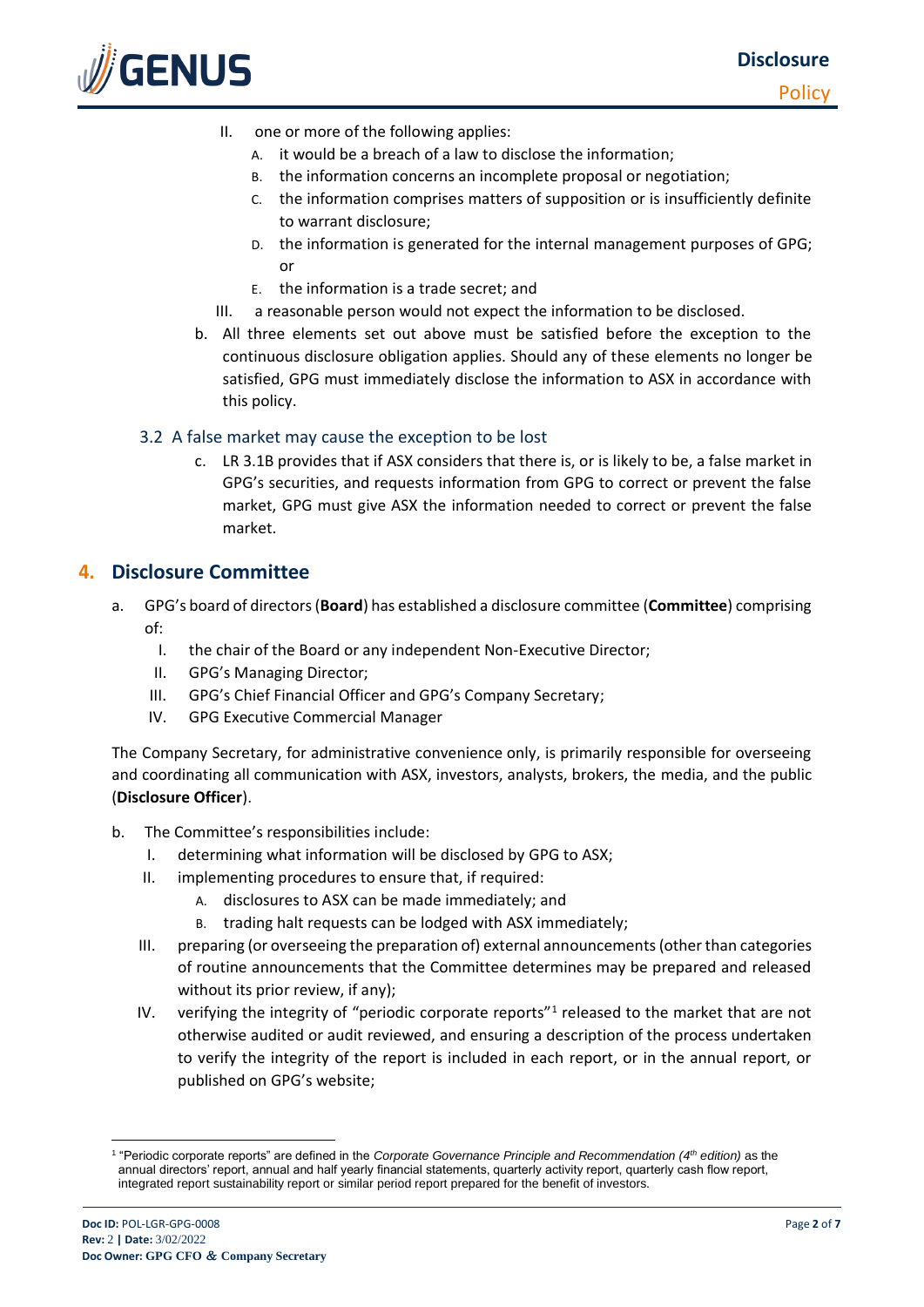**Policy** 



- V. reviewing and approving proposed external announcements for release to ASX, or, if [d](#page-2-0) applies, referring to the Board for approval; and
- VI. providing the Board with copies of all material market announcements promptly after they have been made.
- c. The Committee must consult with the Board, Managing Director, senior management, and external advisers as it considers necessary, including where there is doubt as to whether certain information should be disclosed.
- <span id="page-2-0"></span>d. If the Managing Director or the Committee considers that an announcement is of such a nature that it ought to be reviewed and approved by the Board or the Board has directed that the nature of such an announcement requires Board approval, then the company secretary must:
	- I. take all steps necessary to convene a Board meeting as soon as practicable to consider and approve the announcement; and
	- II. take such other steps as the Committee determines are necessary to comply with GPG's continuous disclosure obligations, including, if necessary, liaising with ASX to request a trading halt or suspension from trading until the Board is able to meet.
- e. A quorum of the Committee is two members. If a quorum cannot be formed from the Committee members listed in paragrap[h a,](#page-1-0) the following will be added as members of the Committee (in the order specified), until a quorum can be formed:
	- I. the chair of the Audit and Risk Management Committee;
	- II. the chair of the Remuneration and Nomination Committee; and
	- III. any other director of the Company.
- <span id="page-2-1"></span>f. Where a continuous disclosure obligation arises, disclosure should not be delayed to accommodate the availability of members of the Committee or, if applicable, the Board. If either the Committee (or, in the case of announcements to be approved by the Board, the Board) is unavailable to make a disclosure decision, the Disclosure Officer must take such other steps as he or she determines is necessary to comply with GPG's continuous disclosure obligations, including, if necessary, liaising with ASX to request a trading halt or suspension from trading until the Committee or the Board is able to meet.

### **5. Reporting obligations and safeguarding confidentiality**

- a. The Disclosure Officer is responsible for ensuring that all Board decisions that must be disclosed to ASX are dealt with by an appropriate company announcement and that any routine announcement is also accurate, balanced and expressed in a clear and objective manner.
- b. Senior management responsible for the Company's operations and functions (**Responsible Officers**) <sup>2</sup> are required to report all information which may require disclosure to a member of the Disclosure Committee. Responsible Officers are required to ensure there is an effective flow of communication between them and their direct reports so that any potentially price sensitive information is escalated to the Disclosure Committee as a matter of urgency.
- c. All GPG Persons are required ensure a member of the Committee is immediately advised of any information that they believe may be price sensitive or any issues which could develop into price sensitive information. If a GPG Person has doubt as to whether information concerning GPG is price sensitive, the GPG Person must ensure that information is reported to a member of the Committee. He or she must not disclose that information to anyone outside GPG before ASX is notified.

<sup>2</sup> Every Director, Executive Manager and General Manager is a Responsible Officer.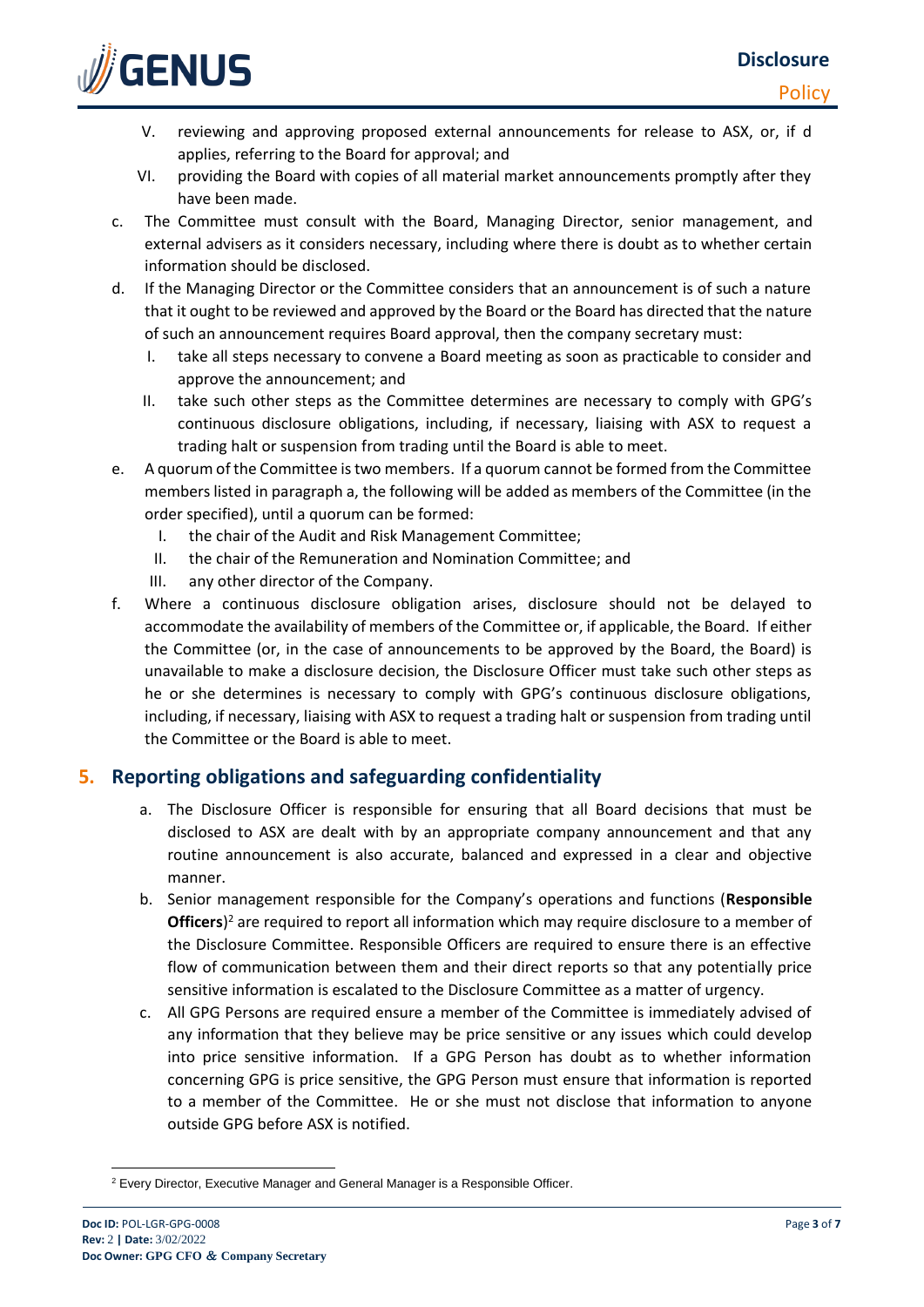

- d. If any GPG Person becomes aware that:
	- I. there may have been inadvertent disclosure of material price sensitive information (which has not yet been disclosed to ASX) during any communication with external parties; or
	- II. confidential GPG information may have been leaked (whatever its source),

he or she should ensure a member of the Committee is immediately notified. The Committee will determine the appropriate next steps.

### **6. Disclosure**

- a. If the Committee or Board (as applicable) approves the disclosure of information, the Disclosure Officer must immediately lodge that information with ASX in the manner prescribed by ASX Listing Rules.
- b. GPG must not release information that is for release to the market to any person until it has given the information to ASX and has received acknowledgment that ASX has released the information to the market.
- c. This policy and all information disclosed to ASX in compliance with this policy will be promptly posted on GPG's corporate website following receipt of such an acknowledgement from ASX and verification by the Disclosure Officer.

## **7. Trading halts**

- a. In exceptional circumstances, it may be necessary for GPG to request a trading halt to maintain fair, orderly and informed trading in GPG's securities and to manage disclosure issues (for example, if confidential price sensitive information is prematurely or inadvertently disclosed and an immediate release cannot be made).
- b. Subject to the Board's direction, the Committee is responsible for all decisions in relation to trading halts. Unless otherwise provided in section [f](#page-2-1) above, only the Disclosure Officer is authorised to request a trading halt and only in accordance with a decision by the Disclosure Committee or Board (as applicable).

### **8. False markets**

- a. In the event that the Board or any member of the Committee is aware that GPG is relying on an exception to its continuous disclosure obligations, they must notify each other member of the Committee and the Committee must request the Disclosure Officer (or such other person as the Committee thinks fit) to monitor:
	- I. the market price of GPG's securities;
	- II. major national and local newspapers;
	- III. if GPG (or any advisors of GPG working on the particular transaction) has access to them, major news wire services such as Reuters and Bloomberg;
	- IV. any investor blogs, chat-sites, or other social media that GPG is aware of that regularly post comments about GPG; and
	- *V.* enquiries from analysts or journalists,

for signs that the information to be covered in a potential announcement may have leaked and, if it detects any such signs, to initiate discussions with ASX as soon as practicable.

b. GPG's general policy is to respond to market rumours or speculation by stating that "GenusPlus Group Limited does not respond to market rumours or speculation". However, if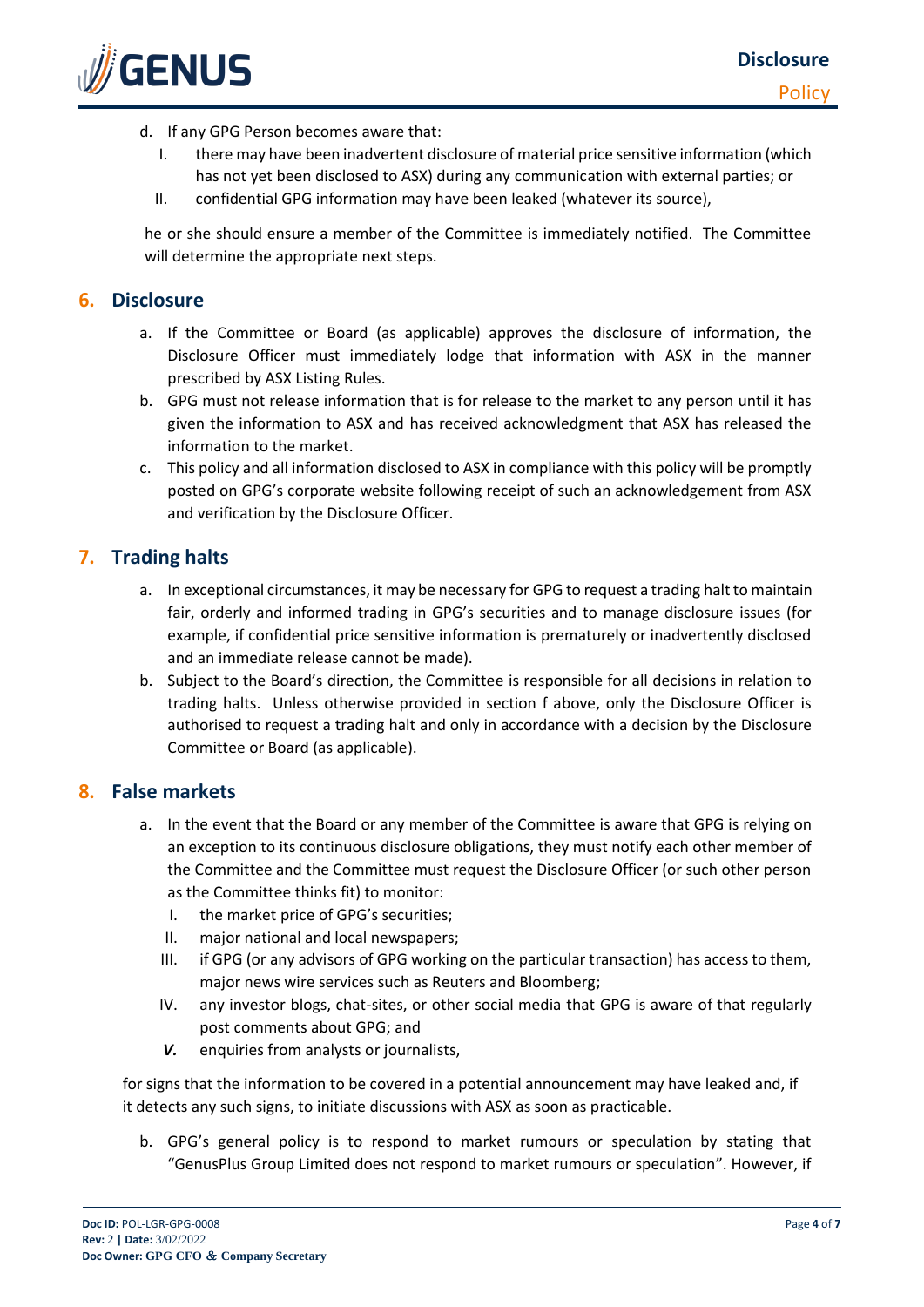

GPG receives a request from ASX for information to correct or prevent a false market, the Disclosure Officer must (in consultation with the Committee and external advisers, if necessary) immediately provide that information to ASX.

## **9. Briefing investors, analysts, and the media**

- a. GPG Persons must ensure that they do not communicate material that a reasonable person would expect would have a material effect on the entity's securities to an external party except where that information has previously been released publicly through ASX.
- b. Ahead of any new and substantive investor or analyst presentation, a copy of the presentation materials must be released to ASX (even if the information in the presentation would not otherwise require market disclosure).
- c. If any GPG Person participating in a briefing considers that a matter has been raised that might constitute a previously undisclosed material price or value sensitive matter, they must immediately refer the matter to a member of the Committee.
- d. The only GPG Persons authorised to speak on behalf of GPG to investors, potential investors, analysts, or the media are:
	- I. the Chair of the Board;
	- II. the Managing Director;
	- III. the Chief Financial Officer; or
	- IV. such other GPG Persons approved by the Chair of the Board, the Managing Director or the Chief Financial Officer.
- e. Authorised spokespersons should clarify information that GPG has released publicly through ASX but must not comment on material price or value sensitive issues that have not been disclosed to the market generally.
- f. If a question is asked in a briefing which can only be answered by disclosing material price sensitive information which has not been publicly released, the relevant GPG Person must decline to answer the question or take the question on notice.
- g. During the time between the end of GPG's financial reporting periods (30 June and 31 December) and the announcement to ASX of the financial results for those periods further restrictions are imposed to help ensure that GPG does not inadvertently disclose price sensitive information.
- h. Generally, GPG may respond to requests for background information but will not hold meetings or briefings with individual or institutional investors, analysts or media representatives in relation to financial information, unless the Managing Director decides that it is appropriate for the Company to do so and the meeting or briefing will be the subject of a specific announcement to the market through ASX. Only the Managing Director or Chief Financial Officer may respond to questions from the financial community during blackout periods.
- i. All briefing and presentation materials which contain previously undisclosed information will be disclosed to the market through ASX and placed on GPG's website.

## **10. Earnings expectations and forecasts**

a. Comments on expected earnings are confined to GPG's annual and half year financial reports and quarterly reporting and forecasts in a bidder's statement or prospectus. Any material change in a disclosed earnings expectation must be immediately announced to ASX before being communicated to anyone outside GPG.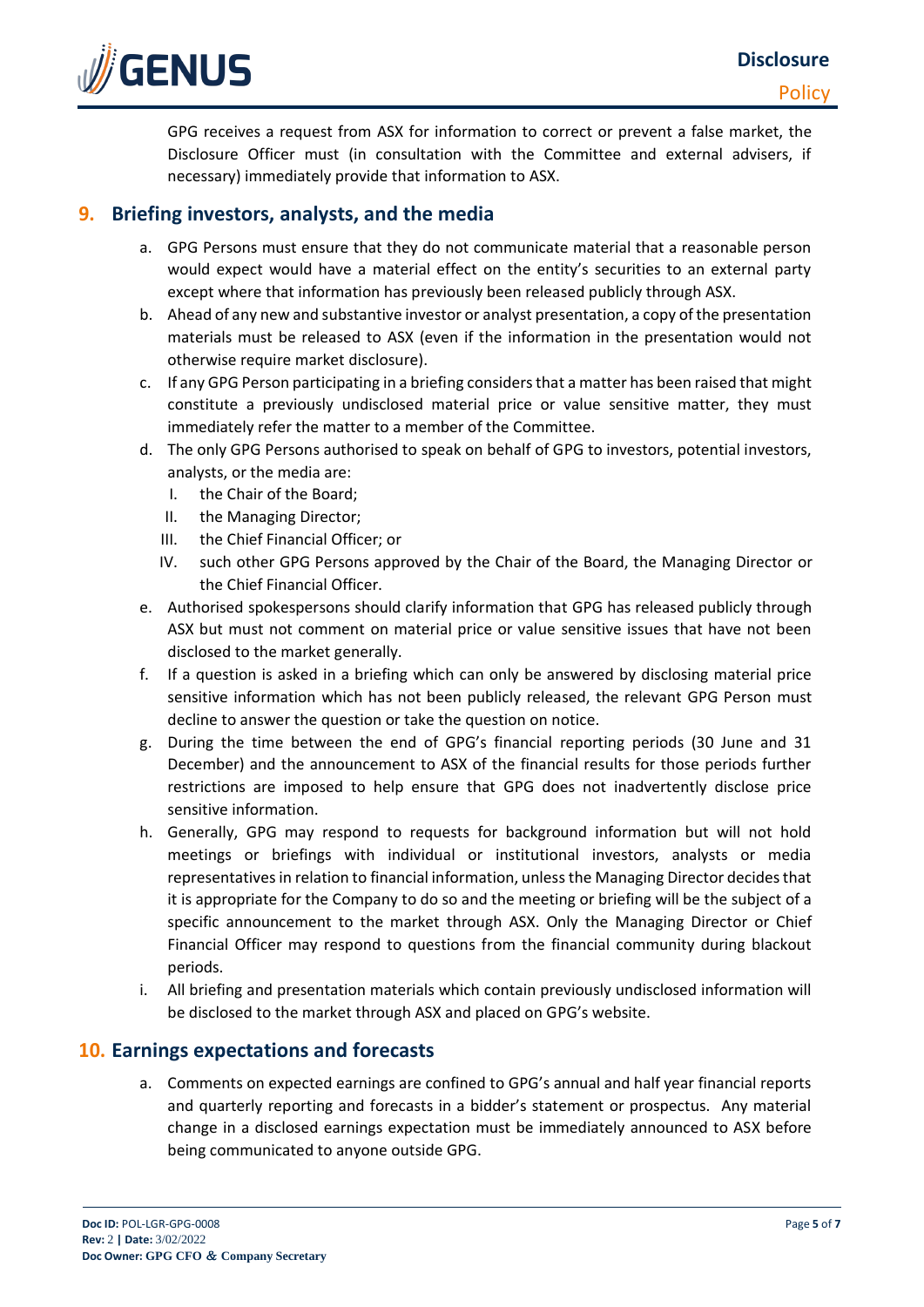

- b. The Chief Financial Officer is responsible for monitoring analyst reports and consensus broker forecasts for GPG to determine whether to raise with the Committee and the Board whether an announcement to ASX may be necessary to correct factual inaccuracies or historical matters. If the Chief Financial Officer becomes aware of any such inaccuracies or a material divergence between an analyst's or consensus forecast and GPG's own forecasts or earnings expectations, he or she shall liaise with the Committee so that the necessity for an announcement to ASX and/or trading halt can be considered.
- c. Any correction of factual inaccuracies by GPG does not imply an endorsement of the content of the report or forecast.

## **11. Breach of policy**

GPG regards its continuous disclosure obligations as very important. Breach of this policy may lead to disciplinary action being taken against the employee, including dismissal in serious cases.

## **12. Review and changes to this policy**

- a. The Committee will review this policy annually or as often as it considers necessary to check it is operating effectively and consider whether changes are required.
- b. The Board may change this policy (including the responsibilities of the Committee) from time to time by resolution.